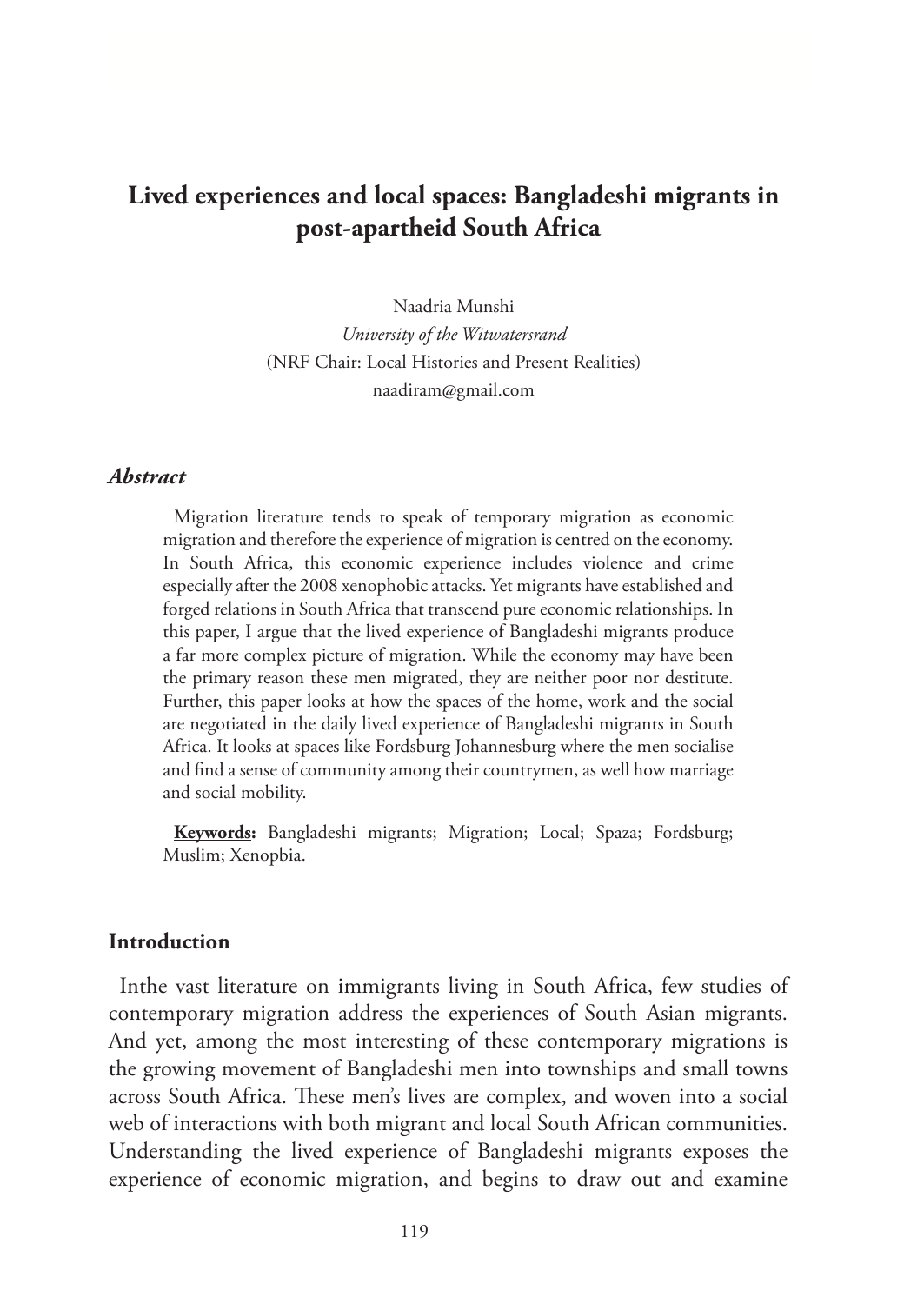South Asian migration without homogenising the migrants, thus recognising the immigrant's local and historical context.<sup>1</sup>

The Bangladeshi community that forms the subject of this paper is located in the West Rand, on what is usually classified under the Witwatersrand and Western Highveld region, near Randfontein. The community is based in a small town and township which remain anonymous to protect the identities of the research participants.The economic border between the township and small town is seemingly porous for this community. This paper attempts to understand and show the lived experienced of Bangladeshi migrants in the work, the home and the social. Understanding how the experience of migration is negotiated in these spaces assists us in understanding the lived experiences of migrants in ways that transcend the crudely economic.

For the purposes of this study, I make a distinction between two "waves" of South Asian Migration. The first wave of migration was roughly between 1800-1900 when South Asian migrants came to South Africa as indentured labourers and shop owners.<sup>2</sup> Many passenger immigrants made a living through entrepreneurship and were known for their entrepreneurial ability. The "second" wave of Bangladeshi migration to South Africa began roughly from the late 1980's and early 1990's to the present day. Prior to 1994, the Bangladeshi government chose not to form diplomatic ties with apartheid South Africa, and it was only in 1994 that diplomatic ties were established between Bangladesh and South Africa.3 With formal relations established between the two countries, migration to South Africa increased. Inheriting a discriminatory and restrictive immigration law, post-apartheid South Africa's immigration laws have tended to remain restrictive and xenophobic.<sup>4</sup> The experiences of Bangladeshi immigrants follow South Africa's changing immigration policy.<sup>5</sup> Men who migrated between the late 1980s to the year 2000 tended to acquire Temporary Permanent Residency before

<sup>1</sup> An excellent study that accounts for various experiences of different Asian migrant communities is YJ Park, Visible and vulnerable: Asian migrant communities in South Africa, *History and African Studies Seminar* (University of KwaZulu Natal, 2010).

<sup>2</sup> G Vahed, "Control and repression: The plight of Indian hawkers and flower sellers in Durban, 1910-1948", *The International Journal of Historical Studies* , 32(1), 1999, pp. 19-48.

<sup>3</sup> Bangladeshi High Commissioner (Personal Collection), Interview, N Munshi , 19 September 2011.

<sup>4</sup> M Neocosmos, *From "Foreign Natives" to "Native Foreigners", explaining xenophobia in Post-apartheid South Africa: Citizenship and nationalism, identity and politics"* (Dakar, CODESRIA, 2010); J Crush & D McDonald, "Transnationalism, African immigration, and new migrant spaces in South Africa: An Introduction", J Crush, *Transnationalism, African immigration, and new migrant spaces in South Africa* (Southern African Migration Project, 2002).

<sup>5</sup> High Commissioner (Personal Collection), Interview, N Munshi, 19 September 2011; Bangladeshi Association (Personal Collection), Interview, N Munshi, 7 July 2011.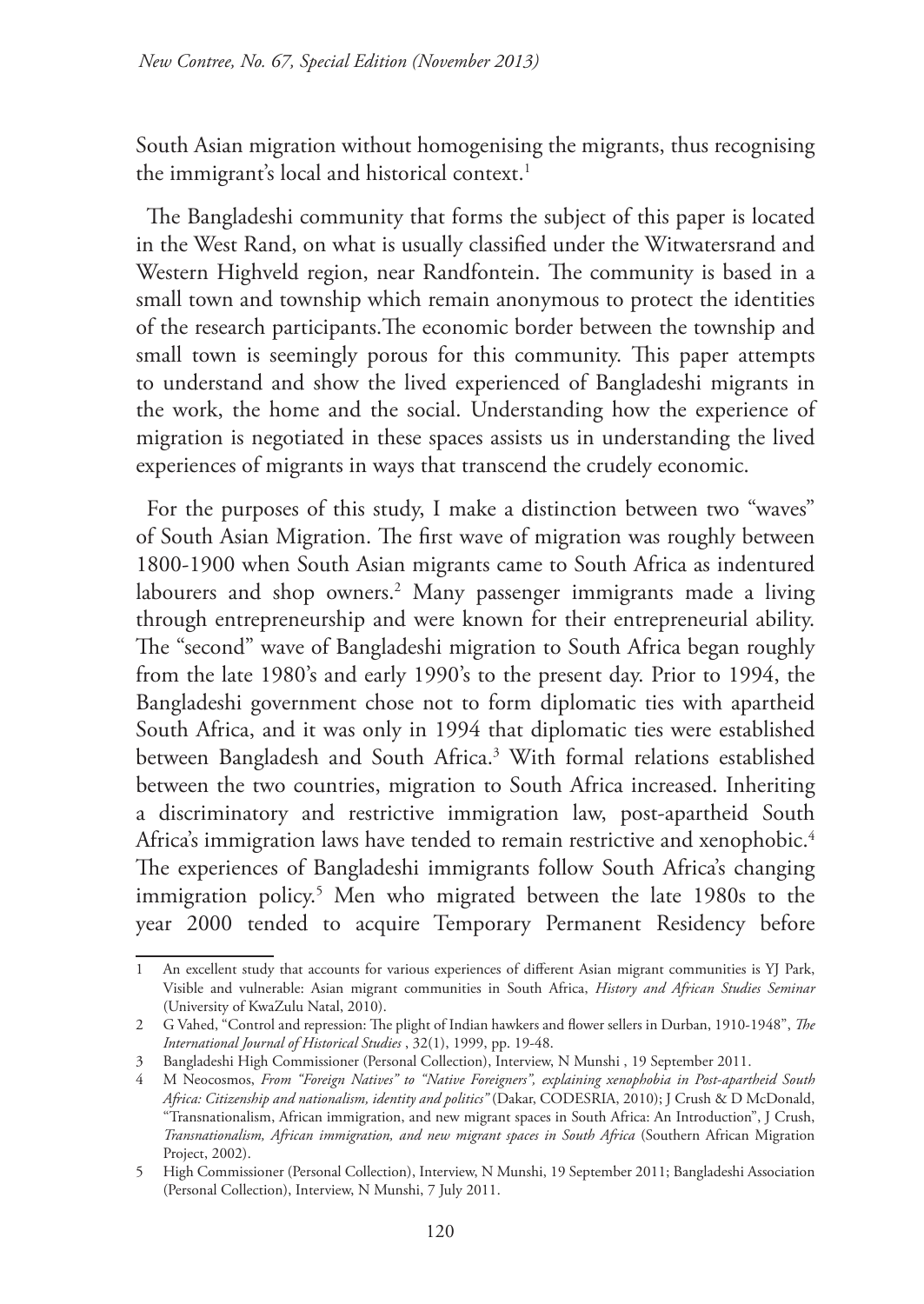becoming permanent residents in South Africa.6 With stricter regulations and enforcement of the law, the majority of Bangladeshi men now enter as refugees claiming asylum from the political turmoil in Bangladesh. Those who have acquired residency are able to bring their families to live in South Africa if they fulfil all the requirements.<sup>7</sup>

Migration literature transcends across various disciplines. International and regional studies on migration has covered many topics, including migration and globalisation, the law, gender studies.<sup>8</sup> In South African, scholars have been made to understand migration in context of xenophobia, the South African's state history, politics and laws of migration, and migration and the economy.<sup>9</sup> Park and Rugunanan research is one of the only studies that have interrogated the experience of South Asian migration in South Africa.10 I argue that migration literature tends to confine understanding the experience of migration within confines of the economy. Yet, the lived experience of migrants, while it is linked to the economy, transcends the economic space.

While literature often assumes migrants are poor, the men interviewed in this study tended to come from middle class families in Bangladesh, seeking to make a more profitable or decent living. It costs roughly  $R60 000$ <sup>11</sup> to migrate to South Africa from Bangladesh- which means that migrants must have at

<sup>6</sup> Mr Imran and Mr Kabir (Personal Collection), Interview, N Munshi, 7 July 2011.

<sup>7</sup> Mr Kabir and Mr Imran (Personal Collection), Interview, N Munshi, 7 July 2011.

<sup>8</sup> S Castles, Migration and community formation under conditions of globalisation, *International Migration Review*, 36(4), 2002; R Black, D Kniveton, R Skeldon, D Coppard, A Murata, & K Schmidt-Verkerk, *Demographics and climate change: Future trends and their policy implications for migration* (Development Research Centre on Migration, Globalisation and Poverty, June 2008); T Siddiqui, Migration and Gender in Asia, *United Nations expert group meeting on international migration and development in Asia and the Pacific* (United Nations Economic and Social Commission for Asia and the Pacific, Population Division, Department of Economic and Social Affairs, September 2008); T Siddiqui, "Migration as a livelihood strategy of the poor: The Bangladesh case", *Refugee and Migratory Movements Research Unit* (Bangladesh, Dhaka University, 2003).

<sup>9</sup> J Crush & D McDonald, "Transnationalism, African immigration, and new migrant spaces in South Africa: An introduction", J Crush, *Transnationalism, African immigration, and new migrant spaces in South Africa* (Southern African Migration Project, 2002); L Landau, "Urbanisation, Nativism, and the Rule of Law in South Africa's 'Forbidden' Cities", *Third World Quarterly*, 2005, pp. 1115-1134; M Neocosmos, *From "Foreign Natives" to "Native Foreigners", explaining xenophobia in Post-apartheid South Africa: Citizenship and nationalism, identity and politics"* (Dakar, CODESRIA, 2010); J Crush, "South Africa: Policy in the face of Xenophobia", Migration Policy Institute, July 2008 (available at: http://www.migrationinformation.org/USfocus/display.cfm?ID=689), as accessed on 11 November 2011; S Pebery, Transnationalism and non-South Afrian entrepreneaurs in South Africa's Small, Medium and Micro-Enterprise (SMME) Economy, JM Crush, *Transnationalism, African immigration, and new migrant spaces in South Africa* (Southern African Migration Project, 2002); Centre for Development Support, "'Trade is in our blood': Reflections on trends and conflicts in township trade", *CDS Research Report, LED and SMME Development, 2010(1)* (Bloemfontein, University of the Free State).

<sup>10</sup> YJ Park, "Visible and vulnerable: Asian migrant communities in South Africa", *History and African Studies Seminar* (University of KwaZulu Natal, 2010).

<sup>11</sup> Mr Imran and Mr Kabir (Personal Collection), Interview, N Munshi, 7 July 2011.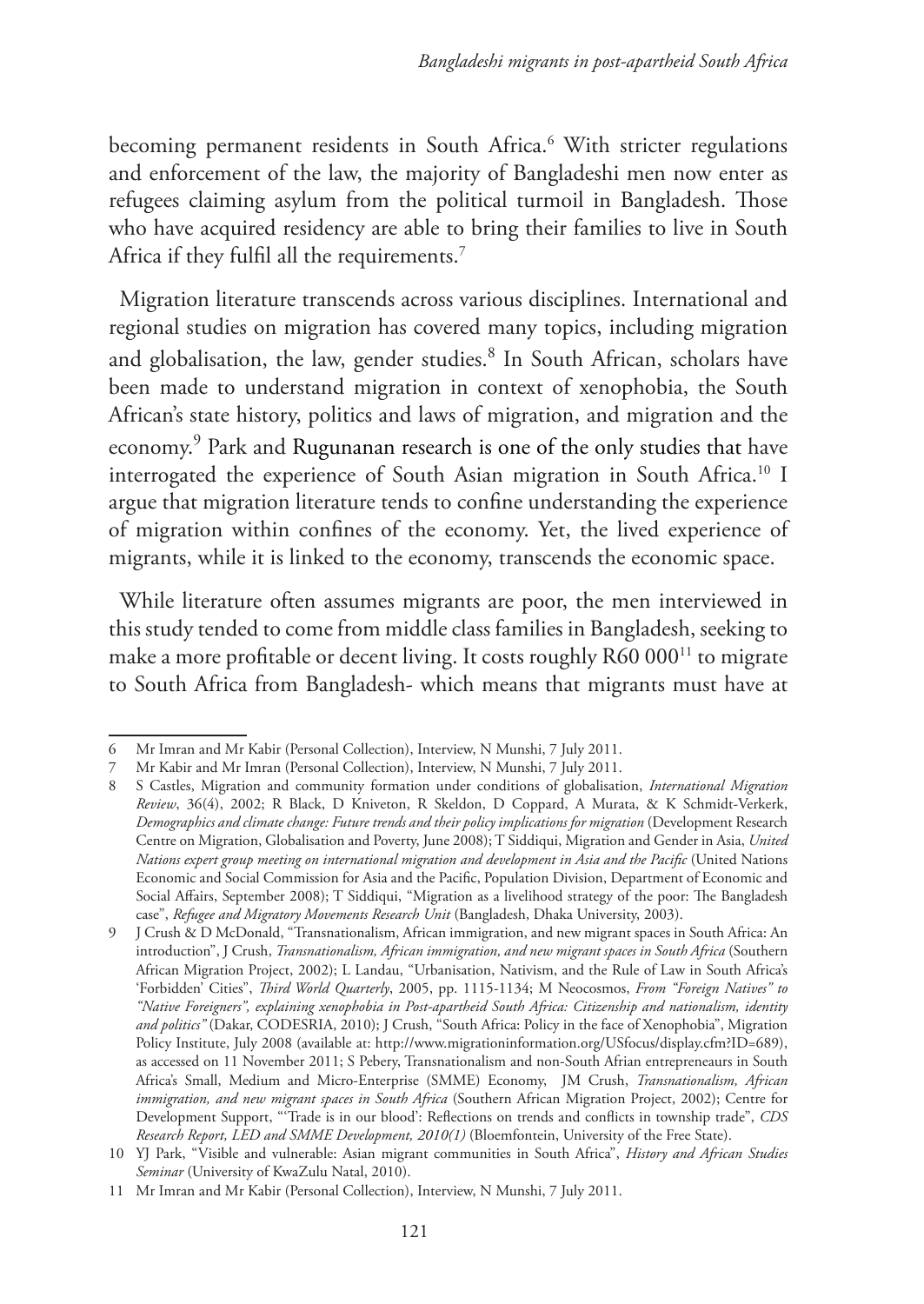least this much start-up capital to afford to migrate. The men are from the lower middle class segment of Bangladeshi society, and have some financial support from their families back home. Often these men are educated in school, and may have some tertiary education.<sup>12</sup>

Most migrants in this study refer to males. This may be explained by Bangladesh's patriarchal and predominantly Muslim culturein which men are the breadwinners of the family and by custom allowed to travel alone while women are not.<sup>13</sup> In addition, Bangladesh has a history of legal discriminatory practices against female immigration. That is not to say that there are no Bangladeshi women who reside in South Africa, but rather that their patterns of migration are quite different. They tend to come as wives and daughters and in my research I have come across no Bangladeshi woman migrants.

Bangladesh is a poor, overpopulated country, which battles with high unemployment and political instability.<sup>14</sup> South Africa is one of many destinations for Bangladeshi migrants which include the Middle East, Singapore, Korea and China. There are approximately 7 million Bangladeshis living abroad. In September 2011, the Bangladeshi High Commissioner estimated that there are roughly five to ten thousand Bangladeshis with full South African citizenship, and approximately forty to fifty thousand Bangladeshis living in South Africa legally and illegally.15 Existing family and kinship networks, and the perceived economic opportunities, hasmadepostapartheid South Africa the destination of choice for these migrants.

In the township, where economic opportunities appear largest,these men work long hours as shop owners selling basic food and household items. They go home to relatively small spaces located in a partitioned or adjacent room at the back of the shop. The married men go home to a flat, completely

<sup>12</sup> Interviews with Mr Zahir (Personal Collection), Interview, N Munshi, 26 June 2011; Mr Imran & Mr Kabir (Personal Collection), Interview, N Munshi, 7 July 2011. It should be noted that the men I interviewed were shop keepers not the managers/workers. Mangers are generally poorer, tended to not speak English and lived in the shops.

<sup>13</sup> T Siddiqui, Migration and gender in Asia, *United Nations expert group meeting on international migration and development in Asia and the Pacific* (United Nations Economic and Social Commission for Asia and the Pacific,: Population Division, Department of Economic and Social Affairs, September 2008).

<sup>14</sup> T Siddiqui, Migration as a livelihood strategy of the poor: The Bangladesh case, *Refugee and Migratory Movements Research Unit* (Bangladesh, Dhaka University, 2003); YJ Park, "Visible and vulnerable: Asian migrant communities in South Africa", *History and African Studies Seminar,* University of KwaZulu Natal, 2010.

<sup>15</sup> Bangladeshi High Commissioner (Personal Collection), Interview, N Munshi, 19 September 2011. Being in office for only three weeks, the High Commissioner could not provide a more substantial breakdown of immigration to South Africa. Questions I asked regarded a demographic breakdown of the men, the kinds of economic activities that the men get involved in, and where the men are located in South Africa.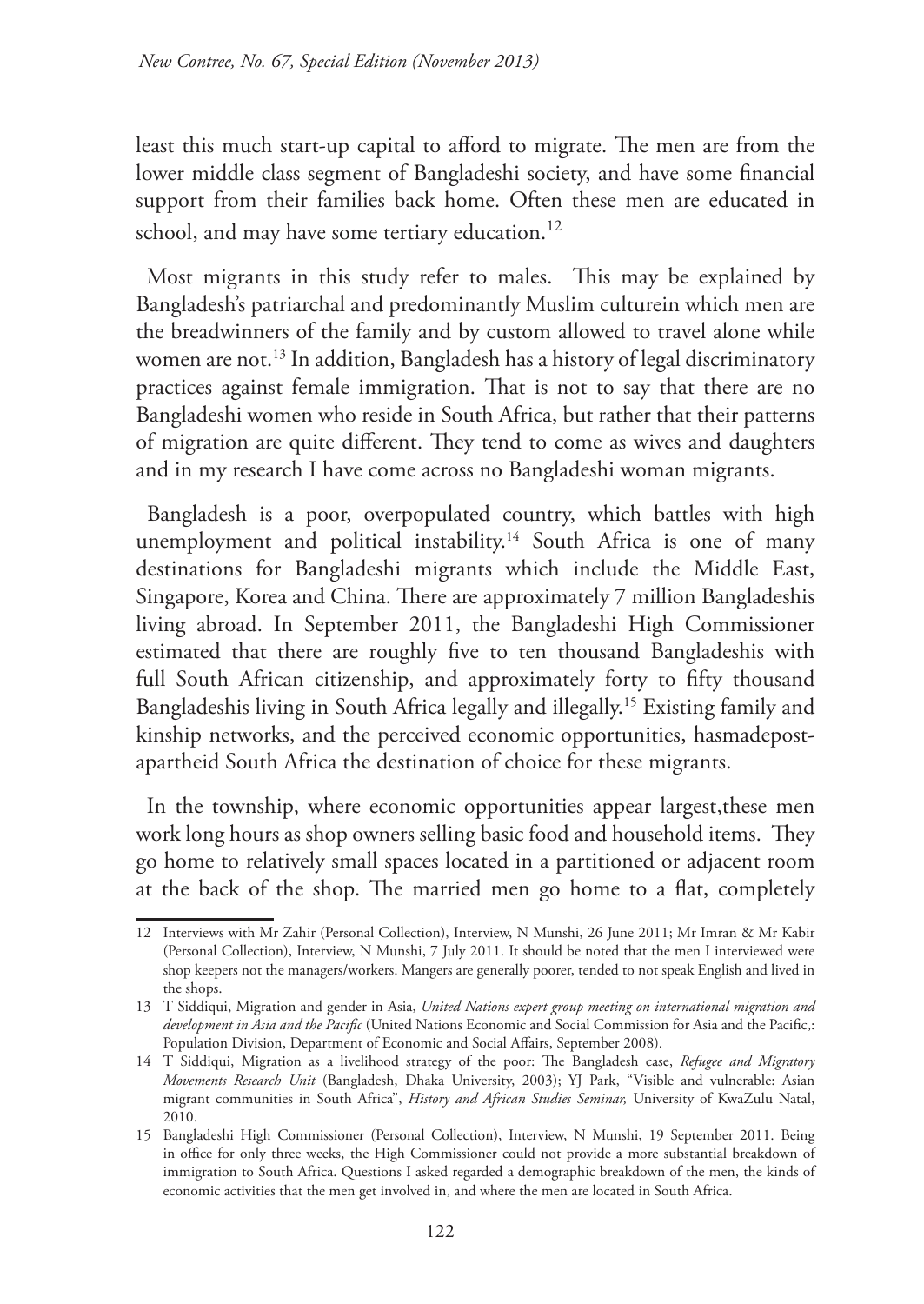separated from the shop, where their family resides. In between they socialise among the Bangladeshi community in the township, and in the largely Indian populated suburb called Fordsburg, located in Johannesburg. Fordsburg has a predominantly Indian and Muslim population with a number a sizable number or restaurants and many shops catering to a Muslim Indian community, selling Indian clothing, food spice and music. A number of restaurants are successfully owned by Bangladeshi men, and it is where the headquarters for the Bangladeshi Association is situated. It is here, outside the spaces of work and often outside the spaces of home, that the influence of family and kinship networks can be seen.The article will examine each of these spaces – of the shop, of home, and of socialisation in between – in turn. It highlights the ways in which lived experience is formed in these spaces, and how these relate to issues race, class, violence, family, economic migration, and importantly, lived experiences of migration as rooted in a local historical context.

# **The economy: Successful entrepreneurship, social hierarchies and the impact of xenophobia and crime**

While South Africa has provided Bangladeshi men witheconomicopportunities, feware able to access waged jobs unless they are highly skilled. Instead, the "spaza" or grocery shop provides a viable means of working that is profitable and provides the men with a sense of ownership in their lives.<sup>16</sup> The shop is thus the primary location where Bangladeshi migrants spend the majority of their time. In considering the spaces of the shop, and the lived experience of migrants in it, the paper first considers the ways in which work is done.

The success of the Bangladeshi men's businesses is in partdue to their hard work and long hours of labour. On an average day, they spend approximately twelve hours a day in the shop, seven days a week.<sup>17</sup> They work at times from 7am till 8pm attracting customersshopping at the end of the working day.18 There is wide variety of goods sold in the shops ranging from food items such as bread, milk, fruits, frozen chicken, and canned food to toiletries and household cleaning detergents, to umbrellas. In some shops cosmetic items such as hair

<sup>16</sup> Mr Zahir (Personal Collection), Interview, N Munshi, 26 June 2011; Mr Hasan (Personal Collection), Interview, N Munshi, 29 June 2011.

<sup>17</sup> Mr Arif (Personal Collection), Interview, N Munshi , 3 July 2011; Mr Hasan (Personal Collection), Interview, N Munshi, 29 June 2011; Mr Zahir (Personal Collection), Interview, N Munshi, 26 June 2011.

<sup>18</sup> Mr Arif (Personal Collection), Interview, N Munshi, 3 July 2011; Mr Hasan (Personal Collection), Interview, N Munshi, 29 June 2011; Mr Zahir, (Personal Collection), Interview, N Munshi, 26 June 2011.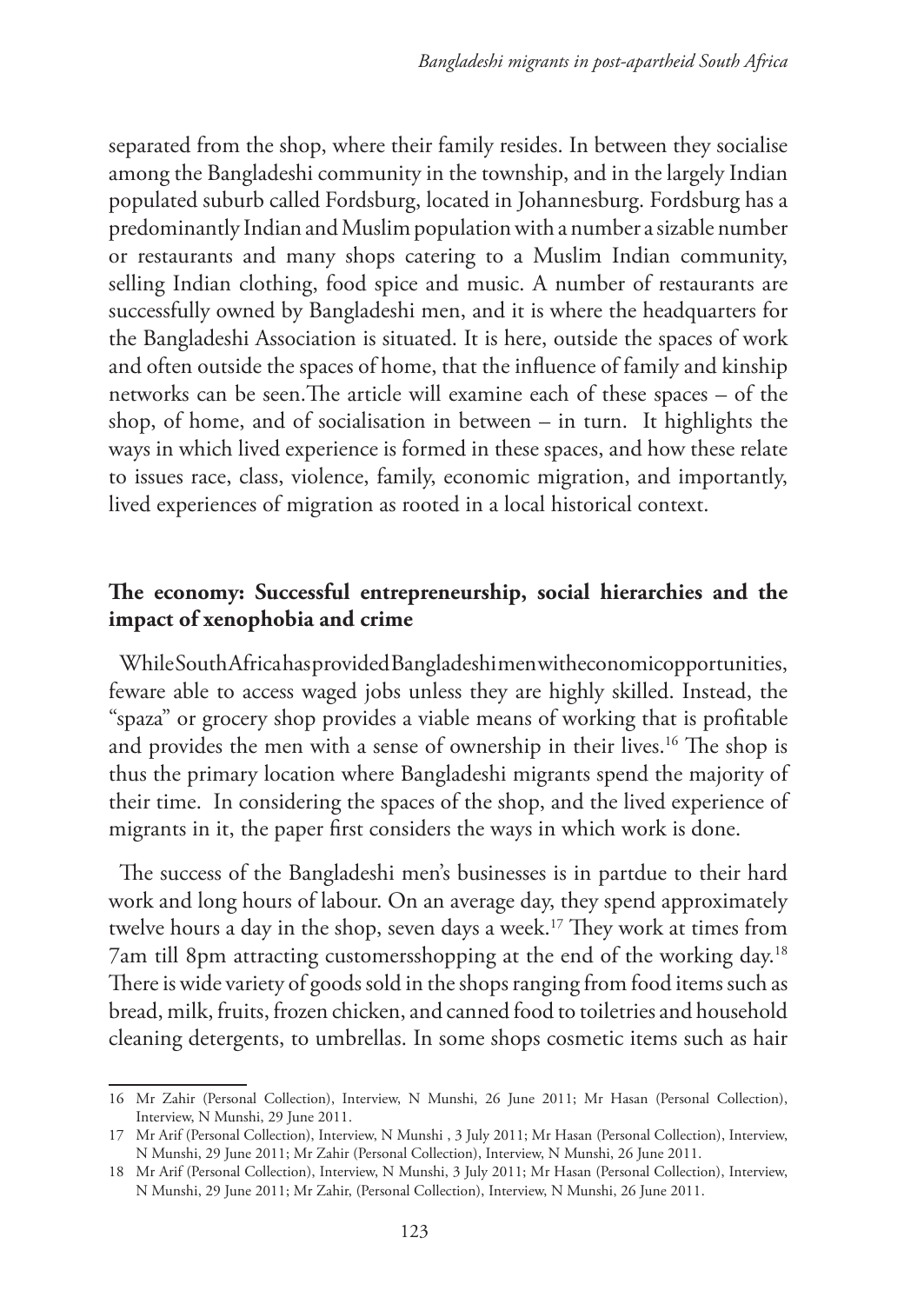pieces and nail polish are sold. It is interesting to note that one Bangladeshi trader decided to sell fish. This is significant because his target market was not the local population, but rather the Bangladeshi population in the township whom preferred a diet of fish over meat. However, more generally, it is by stocking goodsthat caterfor a wide range of their customers, and locating their shops in close proximity to these customers, that the Bangladeshi community have been able to remain successful and competitive.<sup>19</sup>

South Africa's history ofracial politicshas given these Bangladeshi men a significant economic advantage over other potential shopkeepers. They are able to buy goods on credit from local South African Indian shop owners located in the small town beside the township. African shop ownersare not trustedto pay back money loaned on credit, and this gives the Bangladeshi shop owners a significant business advantage as they are able to stock up on goods at anytime of the month if they run out.<sup>20</sup> Thus the shop, rooted ina post-apartheid South African context, is a site of social and political contestation as well as hard work.

In the community on the West Rand, there has been a phenomenal growth in the number of Bangladeshi shops in the township and the small town (located approximately 10 minutes away). In 2005, there were approximately two Bangladeshi owned shops.By2007 there were five to six Bangladeshi owned shops, and by 2011 there wereapproximately twenty Bangladeshi owned shops.21 These figures are rough estimates, but they point to the phenomenal growth of the immigrant community in the township. It is even more astonishingwhen taking into account the growing presence of other South Asian and African immigrants in the township. This growth has fuelled tensions among the immigrant communities for competing businesses opportunities.

The men claim they have found a gap in the market and that prior to their presence in the township, residents had to travel to town to get basic household goods. However, this is contested by the community. A South African interviewee from the community, who is married to a Bangaldeshi man, said that whilst she agrees that the men have found a gap in the market,

<sup>19</sup> Mr Hasan (Personal Collection), Interview, N Munshi, 29 June 2011.

<sup>20</sup> Mrs Refilwe (Personal Collection), Interview, N Munshi , 20 June 2011; Mr Zahir (Personal Collection), Interview, N Munshi, 14 August 2011.

<sup>21</sup> Mrs Refilwe (Personal Collection), Interview, N Munshi, 20 June 2011; Mr Zahir (Personal Collection), Interview, N Munshi, 14 August 2011; Mr Hasan (Personal Collection), Interview, N Munshi , 29 June 2011.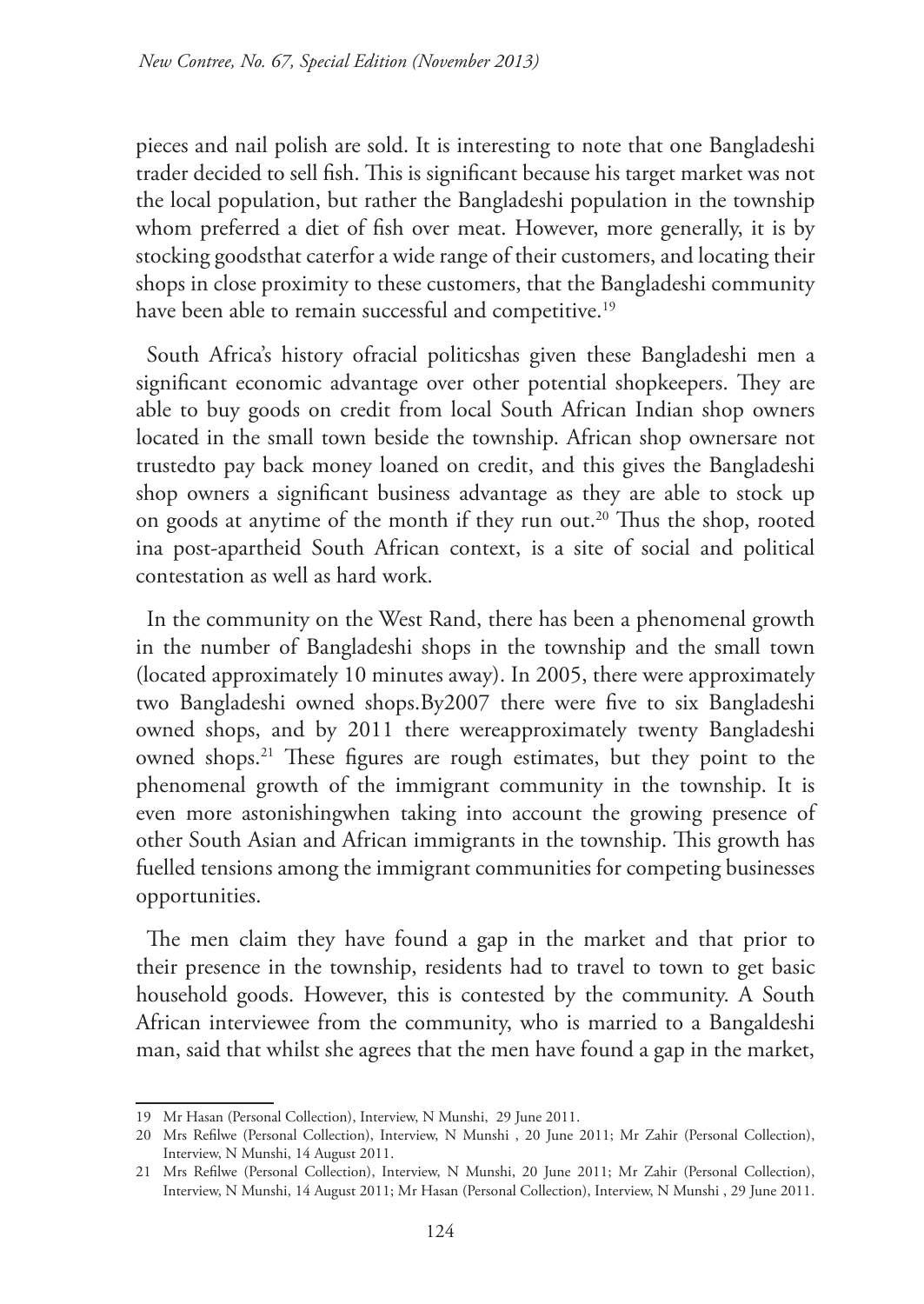for many locals in the townships, the success of the immigrant's business has been at local expense.<sup>22</sup> A study by the Centre for Development Support at the University of the Free State looked at traders in Mangaungtownship in the Free State who were mostly of Bangladesh or Pakistani origin. The study found that large number of successful immigrant owned shops have:<sup>23</sup>

... created the perception that these so-called foreigners have ousted the South African informal traders in the former black townships. Consequently, the business climate in former black townships (Mangaung included), has become volatile, with sporadic claims from these non-South Africans that they are the victims of township unrest and xenophobia, while South African informal traders have, in turn, blamed the government for failing to protect them against illegitimate foreign traders.

While the situation in township I studied is not as tense as it is in Mangaung, there is certainly tension in the community as more local shops close down.

The 2008 xenophobic attacks put the spotlight on increasing and growing violence against migrants in townships. In my interviews, there was interestingly only oneincident described as xenophobic, where a shop was looted.<sup>24</sup> Even then, there was a hesitancy to claim that the attack was motivated by xenophobia. Instead, it in understood in context of "service delivery protests", were people are mobilised and angry, and take their anger out on "makulas", the local name for South Asian migrants. When there is no unrest the "makulas" are safe. One way the Bangladeshi men manage these tensions is through monetary contributions towards the communities' upliftment.<sup>25</sup> When community members approach a shop for donations, it is expected that a donation is given. The assumption is that the community allow the shop owners to live and run successful businesses, and the shop owners must give back to and contribute to the upliftment of the community.

Xenophobia may not be a major concern, but crime and violent crime certainly is.26 Security measures are jarringly evident: metal gates, barbed wire and locks often bar access to the shop. In spaza shops, customers do not enter the premises, but are instead served through a metal grille. In bigger

<sup>22</sup> Mrs Refilwe (Personal Collection), Interview, N Munshi, 20 June 2011.

<sup>23</sup> Centre for Development Support, "'Trade is in our blood': Reflections on trends and conflicts in township trade", *CDS Research Report, LED and SMME Development, 2010(1),* Bloemfontein, University of the Free State.

<sup>24</sup> This incident was described by Mrs Refilwe (Personal Collection), Interview, N Munshi, 20 June 2011.

<sup>25</sup> Mrs Refilwe (Personal Collection), Interview, N Munshi, 20 June 2011.

<sup>26</sup> Mr Zahir (Personal Collection), Interview, N Munshi, 14 August 2011; Mr Arif (Personal Collection), Interview, N Munshi, 3 July 2011; Mr Hasan (Personal Collection), Interview, N Munshi, 29 June 2011.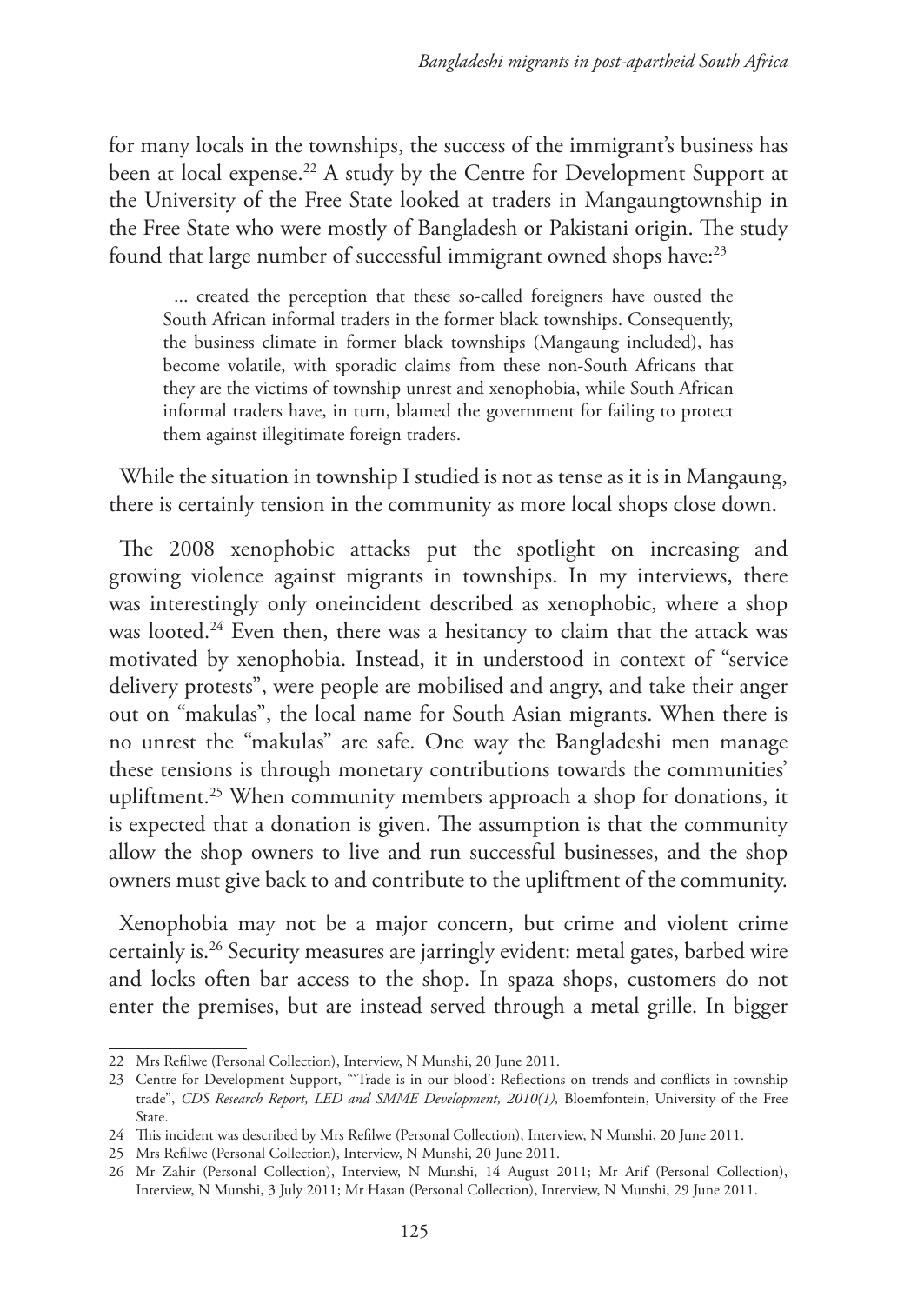shops, customers enter the shop and chose the items they require, often under a watchful gaze from shop assistants. These assistants are always present. Many Bangladeshi shop assistants sleep in a room adjacent to the shop. This is explained as being due to high levels of crime. My informants told me that criminals have become so efficientthatthey enter the shops through the ceiling, and barbed wire has to be lined on the inside ceiling.<sup>27</sup>

These findings are consistent with a study by Park and Rugunananwhich finds that Asian migrants are victims of high levels of crime as "South Africans are aware that migrants often do not use the formal banking system, carry and keep significant quantities of cash, often have insufficient security systems, and seldom report crimes."28 The same study found that indeed migrants fear crime and harassment more than possible xenophobic related attacks. Yet, they argue that there exists a "high degree of contentment amongst the Asian migrants with their lives in South Africa and their high levels of adjustment. They perceive South Africa to be a land of opportunity and aside from the crime, are very happy to make this their future home."29

These tensions between the migrants and the local residents of this community, however, are not so simply resolved. These tensions are shaped and mediated by the fact that the Bangladeshi shop owners do not actually own land. Instead, many rent premises from the local community, including local shop owners.<sup>30</sup> Bangladeshi traders have a reputation of being successful businessmen who are willing to pay high rentals, and thus South African shop owners are willing to, and sometimes actively look for Bangladeshi's to rent their property.31 Ownership of the shop varies from individual ownershipto partnerships. Partnerships in smaller shops tend to be between two people, while larger grocery shops may have two to four people acquiring "shares" in the shop. Among the Bangladeshi community there is a class distinction between owners and managers of the shop.

<sup>27</sup> Mr Arif, (Personal Collection), Interview, N Munshi, 3 July 2011.

<sup>28</sup> YJ Park, "Visible and vulnerable: Asian migrant communities in South Africa", *History and African Studies Seminar,* University of KwaZulu Natal, 2010, p. 11.

<sup>29</sup> YJ Park, "Visible and vulnerable: Asian migrant communities in South Africa", *History and African Studies Seminar,* University of KwaZulu Natal, 2010, p. 14.

<sup>30</sup> Mrs Refilwe (Personal Collection), Interview, N Munshi, 20 June 2011; Mr Zahir (Personal Collection), Interview, N Munshi, 14 August 2011; Mr Arif (Personal Collection), Interview, N Munshi, 3 July 2011; Mr Hasan (Personal Collection), Interview, N Munshi, 29 June 2011.

<sup>31</sup> Mrs Refilwe (Personal Collection), Interview, N Munshi, 20 June 2011.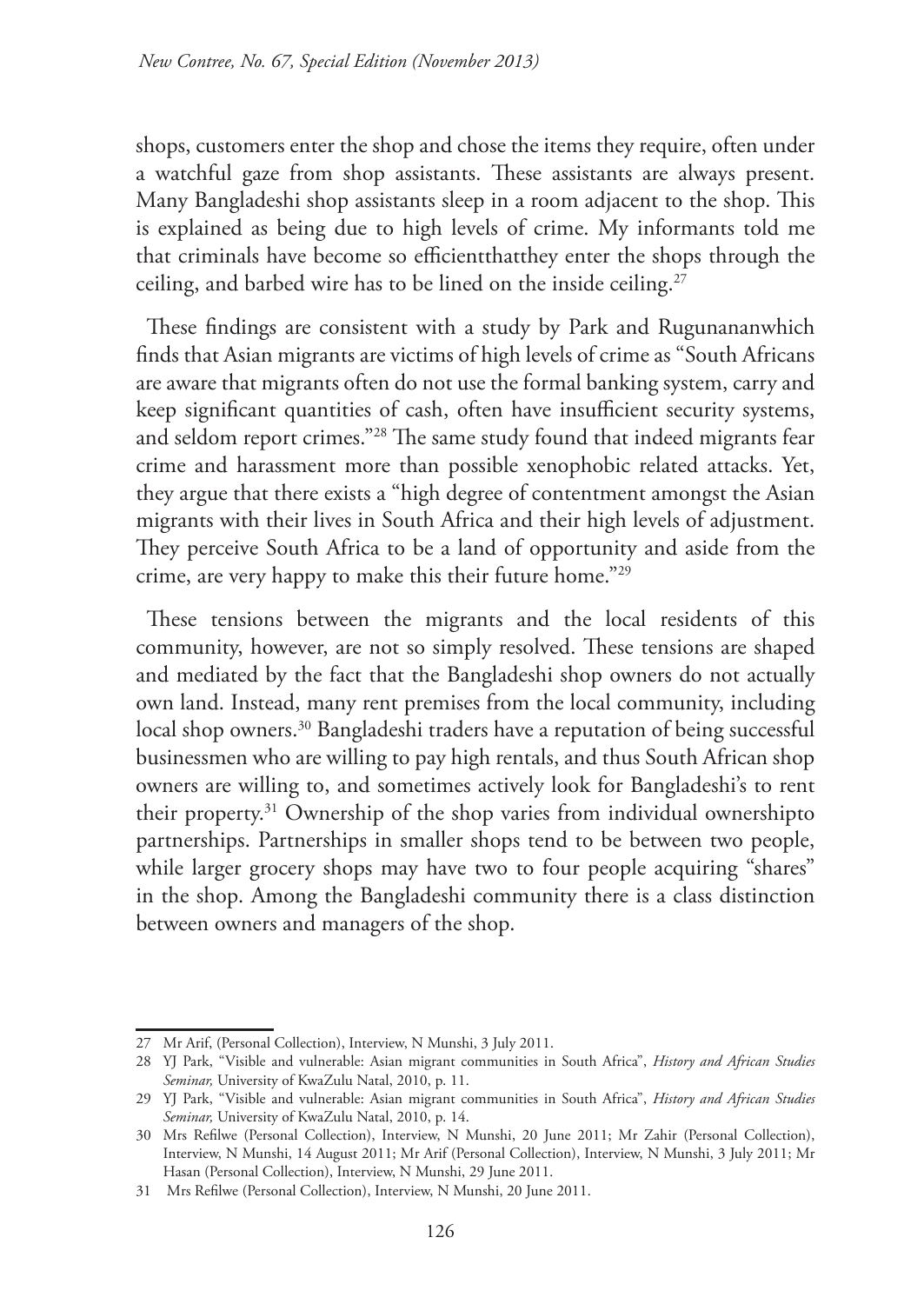A clear class distinction exists been shop owners and managers.32 My research has focused on those shop-owners who tend to have spent a significant period of time in South Africa, have some form of capital, speak English, and display social mobility.<sup>33</sup> Managers of spaza shops generally do not speak English and live in a room at the back of the shop separated by a curtain; while in the larger shops the home is a separated by an almost adjacent room to the shop, with a direct entrance leading into the shop. Barely separated from one another, the public space of the shop is somewhat merged with the private space of the home.34 Managers in smaller shops tend to be family members. Having a cousin, wife or nephew manage the shop, while the owner is out buying stock or working in shifts, allows the shop to be open daily for longer hours.<sup>35</sup> Further, the extended social hierarchy between Bangladeshi shop owners, Bangladeshi shop managers and African shop assistants. When and if additional assistance is needed to run the shop, particularly (but not exclusively) in shops with bigger premises, local South Africans are employed to do the manual labour and attend to customers.<sup>36</sup> This presents an interesting lens from which to understand the social and racial tensions within the townships, and how the hierarchy becomes systemically embedded in the relationship between the immigrant and the local.

The structures of Bangladeshi migrant communities are thus themselves stratified and complex. Nonetheless, both main groups share a continuing economic connection with Bangladesh. Both shop owner and managers sent remittances back home. Afsar argues that in Bangladesh, migration has direct and indirect benefits. Migration can:<sup>37</sup>

... improve the economic situation of the migrants' households, reduce the unemployment rate, increase the country's foreign exchange earnings, and, through remittances, positively impact national economic growth. Remittances also indirectly assist in generating employment opportunities

<sup>32</sup> This is primarily based on ethnographic evidence, from the time I spent in the shops, with the owners who employ managers and through attempted conversation with Bangladeshi men I knew were not owners but employees.

<sup>33</sup> Language affected my methodology. In depth interviews were conducted with shop owners only as they spoke better English. Through ethnographic research I managed to speak to a few managers of shops who spoke very limited and broken English. I could only gather very limited impressions about their lifestyle or thoughts on South Africa. Predominantly, it was through ethnographic observations and interviews with shop owners that I drew limited conclusions about their lifestyles.

<sup>34</sup> I address the living conditions, and the space of the home below.

<sup>35</sup> Mr Zahir (Personal Collection), Interview, N Munshi, 14 August 2011; Mr Arif (Personal Collection), Interview, N Munshi, 3 July 2011.

<sup>36</sup> Mrs Refilwe (Personal Collection), Interview, N Munshi, 20 June 2011 and ethnographic observations.

<sup>37</sup> R Afsar, "Unravelling the vicious cycle of recruitment: Labour migration from Bangladesh to the Gulf States", *Bangladesh Institute of Development Studies,* (p. Working Paper, International Labour Office, 2009), p. 1.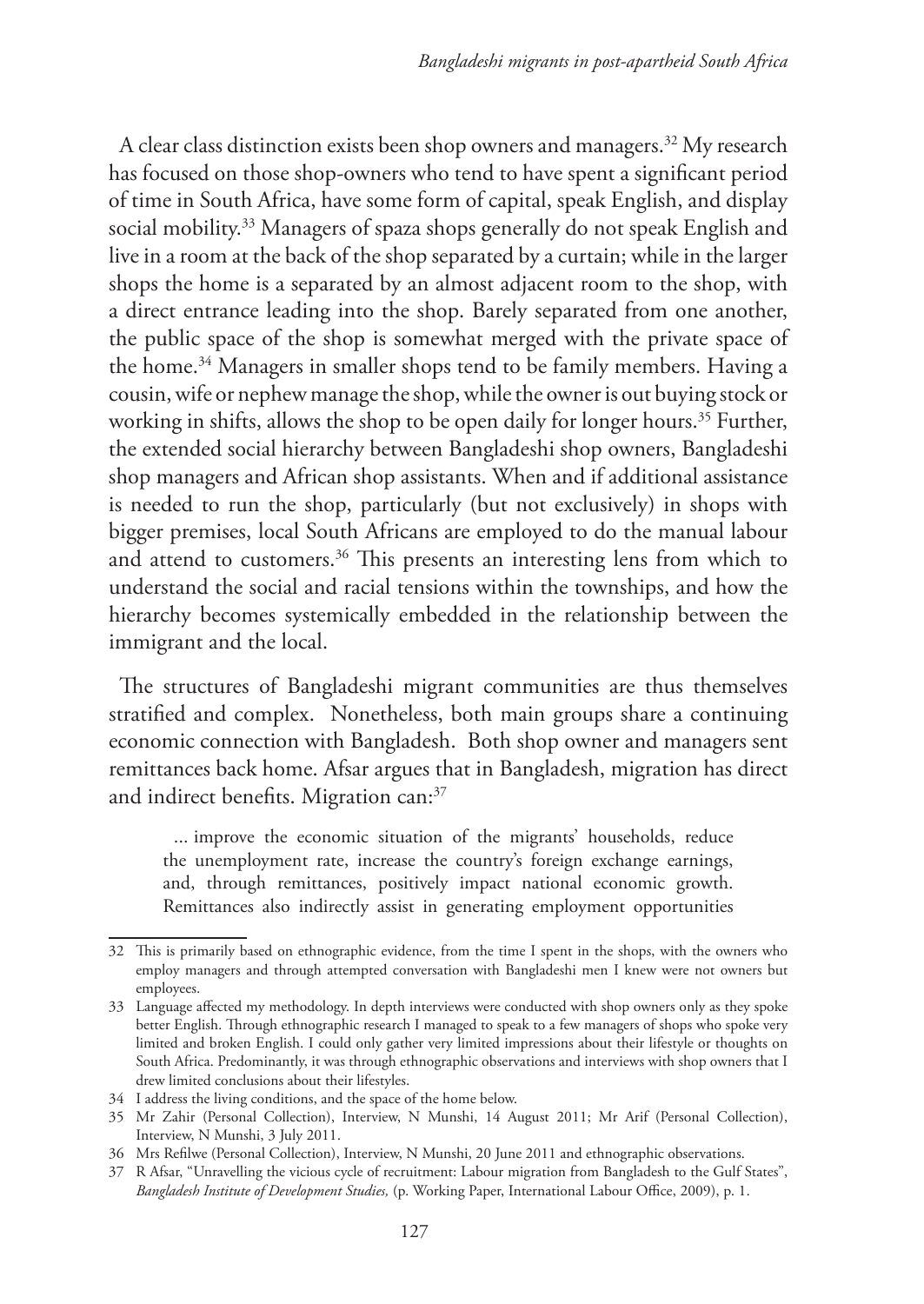and in facilitating trade. Furthermore, monies sent home by migrant workers lay a better foundation for human capital development, as expenditure on children's education tends to increase significantly as a result of migration.

Mr Rasheed's first wife lives in Bangladesh and he has to support her. As a shop owner, he manages and sends remittances on behalf of his staff to their families. Mr Zahir argues that, culturally, Bangladesh is Muslim county and it frowned upon for woman to travel. Mr Zahir is married to a South African woman from the township; he sends remittances to his parents, who had paid his airfare to South Africa. This provides a shared experience that might bind together the stratified Bangladeshi migrant community. The practice of remitting capital back to Bangladesh may also play a role in sustaining tensions within the community – but this is, at this stage, speculative.

# **The home: Negotiating family, marriage and permanent life in South Africa**

This section deals with the social and familial interactions of the Bangladeshi men. It provides a closer look at marriage, through lives of two South African women married to Bangladeshi men.

The Bangladeshi men have settled and created a community for themselves in the township and small town on the West Rand. They have chosen not to live in the largely Indian residential area located approximately 25 kilometres away, and despite preferring to live in the town, they live and work in the township and small town. Many are fairly settled and happy in the area. Their level of interaction with thelocal community varies, and perhaps most interesting is the contested topic of marriage to South African women. For the businessmen in Fordsburg, and the High Commissioner, the issue of marriage to local African woman was shameful, especially because it was based on the assumption that local African woman were not Muslim woman. For men like Mr Arif, who is young and unmarried, only an Indian Muslim womanis considered to be a suitable partner. For someone like Mr Hasan, however, who has been living in South Africa for a long time and has worked in many places in Gauteng, the situation is more complex. He will not marry an African woman and while he once considered a relationship with a South African Indian Muslim woman, he no longer does. He argues that his experience in South Africa led him to the conclusion that South African Indian women are not the same as Bangladeshi Muslim women, and therefore he hopes to marry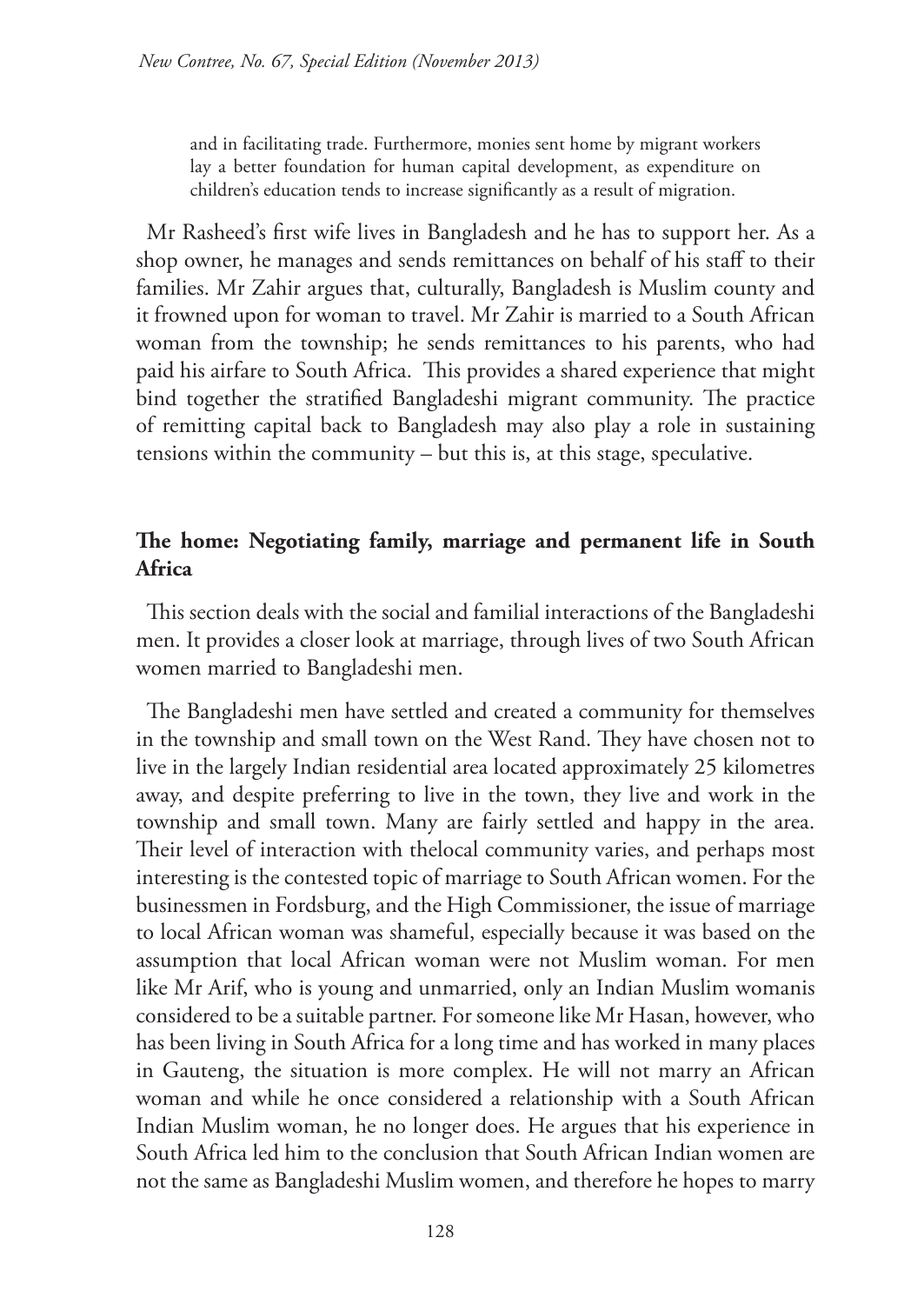a Bangladeshi woman.

In comparison, men like Mr Rasheed and Mr Zahir have extended their relation to the community by marrying local South African women. Mrs Refilwe is married to Mr Rasheed, and Mrs Tasneem is married to Mr Zahir. Both women now live in the town but still have family residing in the township.

One of the aims of this paper is to shift the analysis of migration beyond an analysis centred on the economy. In an effort to do so, I have focused on the lived experience of Bangladeshi immigrants in a South African town and township. I want to diverge slightly and look at the life experience of the two women, Mrs Rasheed and Mr Tasneem, married to Bangladeshi immigrants, and how their stories highlightthe importance of the home and the social space in understanding migration.

## *Mrs Refilwe and the Bangladeshi*<sup>38</sup>

Mrs Refilwe was born in 1974 in the Eastern. At the age of 23, she moved to the township on the West Rand in search of a job. During his time, she met the father of her two children who she later became estranged. In 2005, she met Mr Rasheed as a frequent customer to his shop and later her employer whom she married in 2006. At his insistence, she moved to town, because it provided a safer and better lifestyle than life in the township.

With her husband's support, she completed her matric and completed a number of short courses in an effort to find a job and assist her mother. While Mr Rasheed assists her, he was married before, and sends remittances to his first wife who lives in Bangladesh. During the course of my research, he was visiting Bangladesh, and according to Mrs Refilwe, he was in the process of building a home for her in Bangladesh so that one day she can go home and visit his family.

Mrs Refilwe received mixed responses from community members when she decided to marry a Bangladeshi man. She told a story where a man from the community asked why she is marrying a "makula" and not an African man. Mrs Refilwe is happily married to Mr Rasheed. His insistence on finding a bigger place to live so that she children could live with her and so that her

<sup>38</sup> Mrs Refilwe (Personal Collection), Interview, N Munshi, 20 June 2011.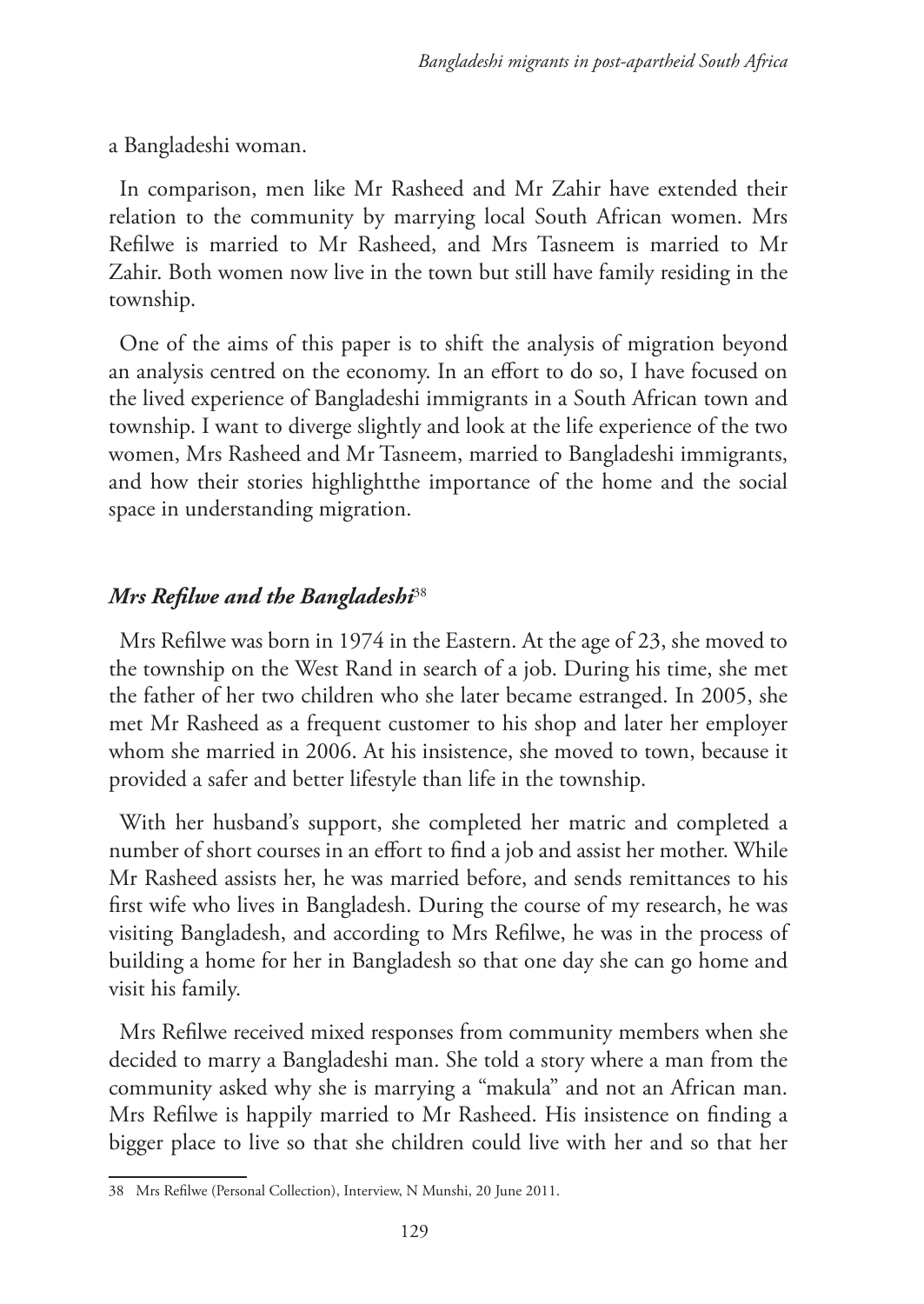children could "eat what you eat" is what attracts her to him. Her children attend private school, where they are taught English. This is a solution to the language barriers and trouble they have understanding one another. Her family, whilst initially shocked that she wanted to marry a Bangladeshi man, was accepting of her marriage. A Muslim man, Mr Rasheed wanted Mrs Refilwe to convert to Islam. A strong and independent woman, it was only in 2010, four years after her marriage, when she felt she had enough knowledge on Islam and that the religion appealed to her, that she decided to convert.

### *Mrs Tasneem's Bangladeshi relations*<sup>39</sup>

Born in 1987, in Giyani, Limpopo, Mrs Tasneem spent most of her childhood living in Giyani. In grade 8 she moved to the township in the West Rand to live with her parents. It was also in grade 8 that Mrs Tasneem converted to Islam. When asked what attracted her to the religion, she responded that it was the modest way in which Muslims dress and left school to attend a Madressa (Muslim school) in Verulam, KwaZulu Natal. When she returned home during school holidays 2006, she met Mr Zahir as a customer in his shop whom she married one year later in 2007. They lived in township for three and half years but faced many problems with their landlord who, according to Mrs Tasneem, was angry that Mr Zahir did not marry her daughter. Today, the couple is much happier after moving to the town and opening a shop on rented premises within the town. Yet, despite being settled in South Africa, Mr Zahir, who is the oldest in his family, will not bring his siblings to live in South Africa due to his experiences of violent crime in South Africa.

When asked about married life, Mrs Tasneem admitted that she found marriage initially "scary" given the cultural differences between her and her husband. She had to learn to cook the way Bangladeshis do, and they had to learn to accommodate each other. She said that it is easier now they have become accustomed to their lifestyle. The death of their child in 2008, two days after birth, put a strain on her marriage and took over a year for her to recover. Much stronger now, she hopes to bear children. Mrs Tasneem communicates telephonically with Mr Zahir's family back home in Bangladesh. At the time of my research, they were excitedly planning a trip to Bangladesh, which would be the first time she would meet his family.

<sup>39</sup> Mrs Tasneem (Personal Collection), Interview, N Munshi, 3 July 2011.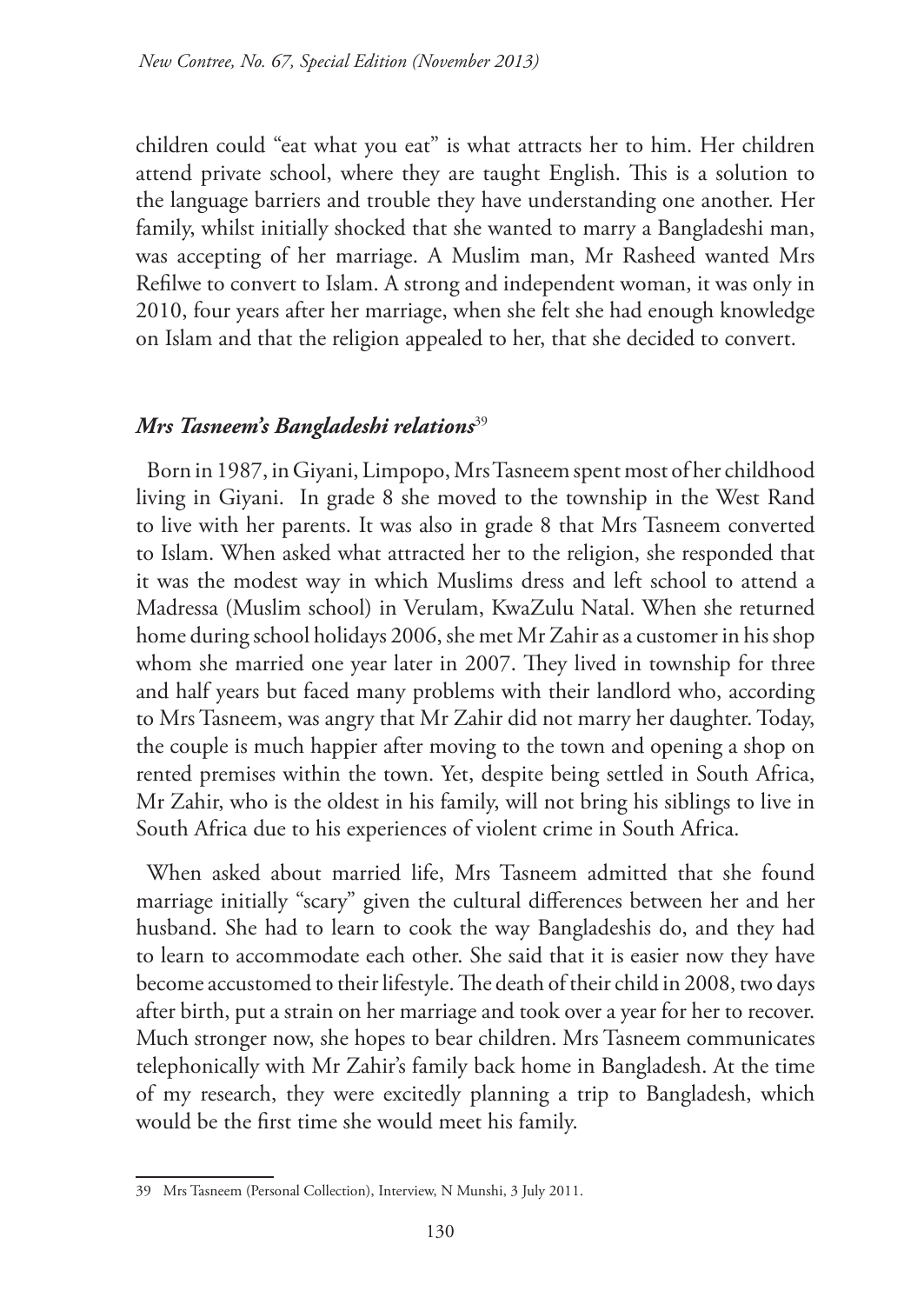When asked about her relationship to the Bangladeshi community in the township, Ms Tasneem said that she is welcomed in the community. The men relate to her well, and are especially happy that she is a practicing Muslim. As a sign of respect, they call her "Bhabi" which is a respectable term meaning "sister-in-law". Unlike Mrs Refilwe, Mrs Tasneem did not face much hostility when she married a Bangladeshi man. Her family and friends quickly accepted her marriage. Religion is closely linked to one's identity and it is clear that the important role that Islam plays in both their lives made it easier to relate to each other, and envisage a life together.

The similarities and differences between the two couples present interesting tools of analysis. After marriage, both men relocated to live in the town. The movement out of township can be seen as an upward trajectory for these men. Life in the township is thought to be unstable and the men are constantly fearful of crime. The movement of both men to the town ties into a broader understanding of marriage among the Bangladeshi community. According to the High Commissioner and business men from the Bangladeshi Association, it is seen as undesirable for men to bring up families in such an environment. If these sentiments are echoed by the men living in township, it makes sense that upon marriage, and when they could afford to do so, both couples moved to the small town which is understood to present a safer and more stable lifestyle.

Both Mr Rasheed and Mr Zahir, whilst they rent premises, own their own shops and do not work as managers for someone else. They have also been in South Africa for a fairly significant amount of time and speak English relatively well. I would argue that the fact that they own their own businesses places them at an advantage to other Bangladeshi men. Mr Rasheed own four shops, while Mr Zahir owns a shop in the town and still has shares in the township shop where he used to work. Currently, that shop is managed by his uncle.

These marriages are both interracial and intercultural. The way in which these marriages are negotiated is important to understand the reactions of local communities and how individuals respond to migration. The fact that women have learned to cook in a Bangladeshi style; that Mr Zahir has accepted a permanent life in South Africa and does not plan to return to Bangladesh except to visit his family; that Mrs Refilweis learning to understand the Bengali language and the same time teaches her husband Tswana; and that their families have been accepting and supportive of the marriages all suggest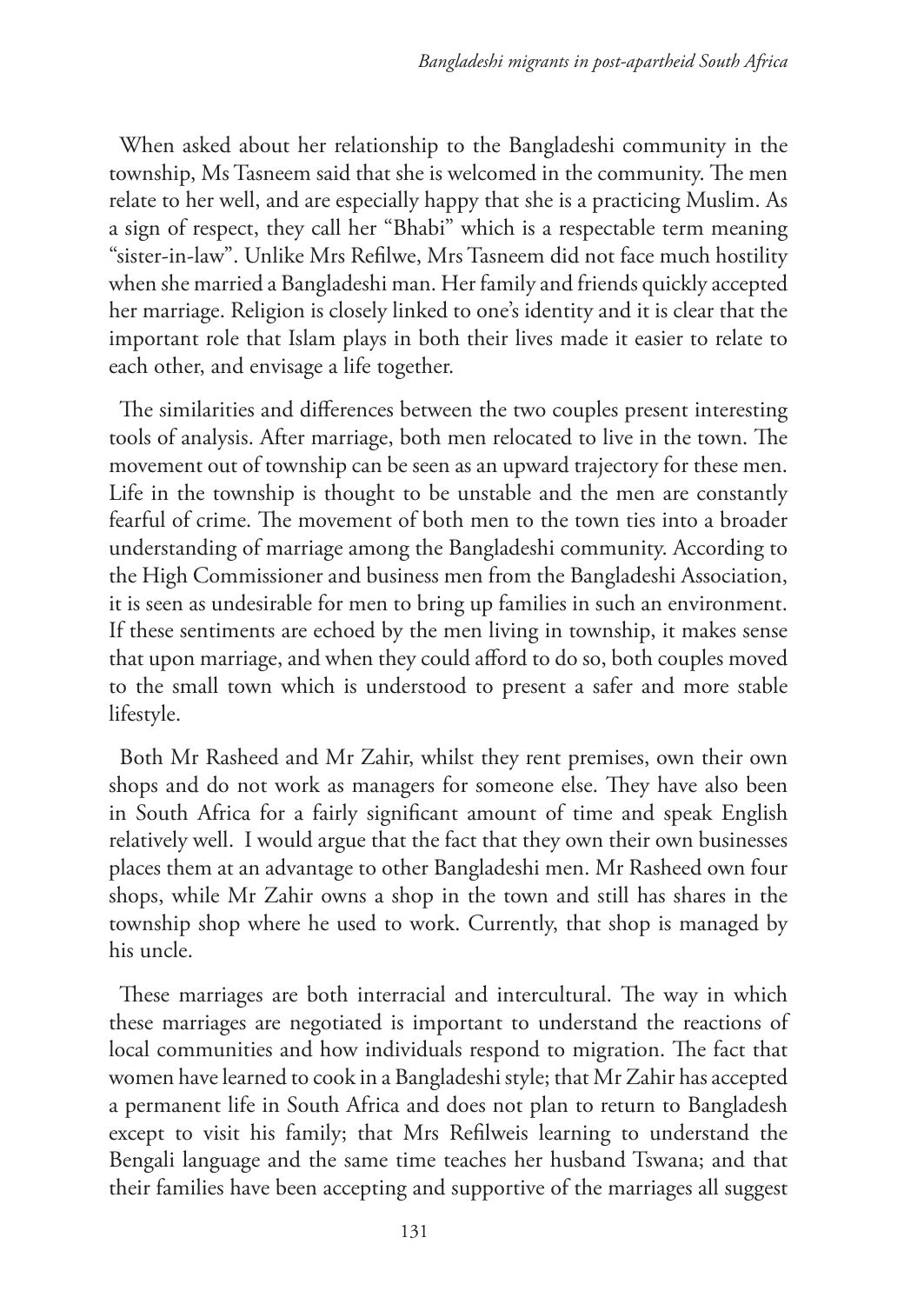a response by the men and community to adjust, adapt, and negotiate the impact that migration has played in their lives. It is through these ordinary experiences that we learn that the experience of migration transcends a purely economic experience.

### **Between shop and home: Spaces of socialisation**

This section deals with the social interactions of the Bangladeshi men. It explores the relationship between the Bangladeshi men and the local community as well as the men and the broader Bangladeshi community located in Gauteng.

The majority of the men I interviewed, including Mr Zahir,stated that their relationship to the local community in the town and township is confined to that of the customer-shop owner relationship. While the men have developed good relations with their customers, this relationship seems to not extend much beyond the shop. Mr Zahir whose was a customer to his shop, interestingly still describes his relationship to the community as not extending beyond a customer-shop owner relationship. Racial politicsare present in these relationships. The economic activities and social relationships (especially with marriage to local women) of the men are affected by xenophobic tensions and more importantly violent crime. The Bangladeshi traders are not welcomed by everyone in the community.MrArif makes it clear that he does not socialise in the community because he does not "trust" the community.While he has a good relationship with his customers, he prefers going outside the community to socialise.Mr Hassan flatly stated he does not socialise with the community residing in the township. A majority of the men relate personal and often traumatic experiences of violent crime, which has clouded their perception and adds to the tensions and (mis)conceptions of the communities in which they reside.

Bangladesh is a predominantly Muslim country, and religion plays an important role in the lives of it citizens. South Africa protects and respects its citizen's right to religious freedom, and this is appreciated by the men. Mr Zahir explains that the "South African government also is nice. They don't give trouble like other religions people. Even local people also respect us".<sup>40</sup>

<sup>40</sup> An explanation of the terminology he uses: *Halaal* food is food prepared according to Islamic custom. *Masjid* is the equivalent of a church, *TabliqJamaat* is one of the popular religious groups and *Haj* is Muslim pilgrimage.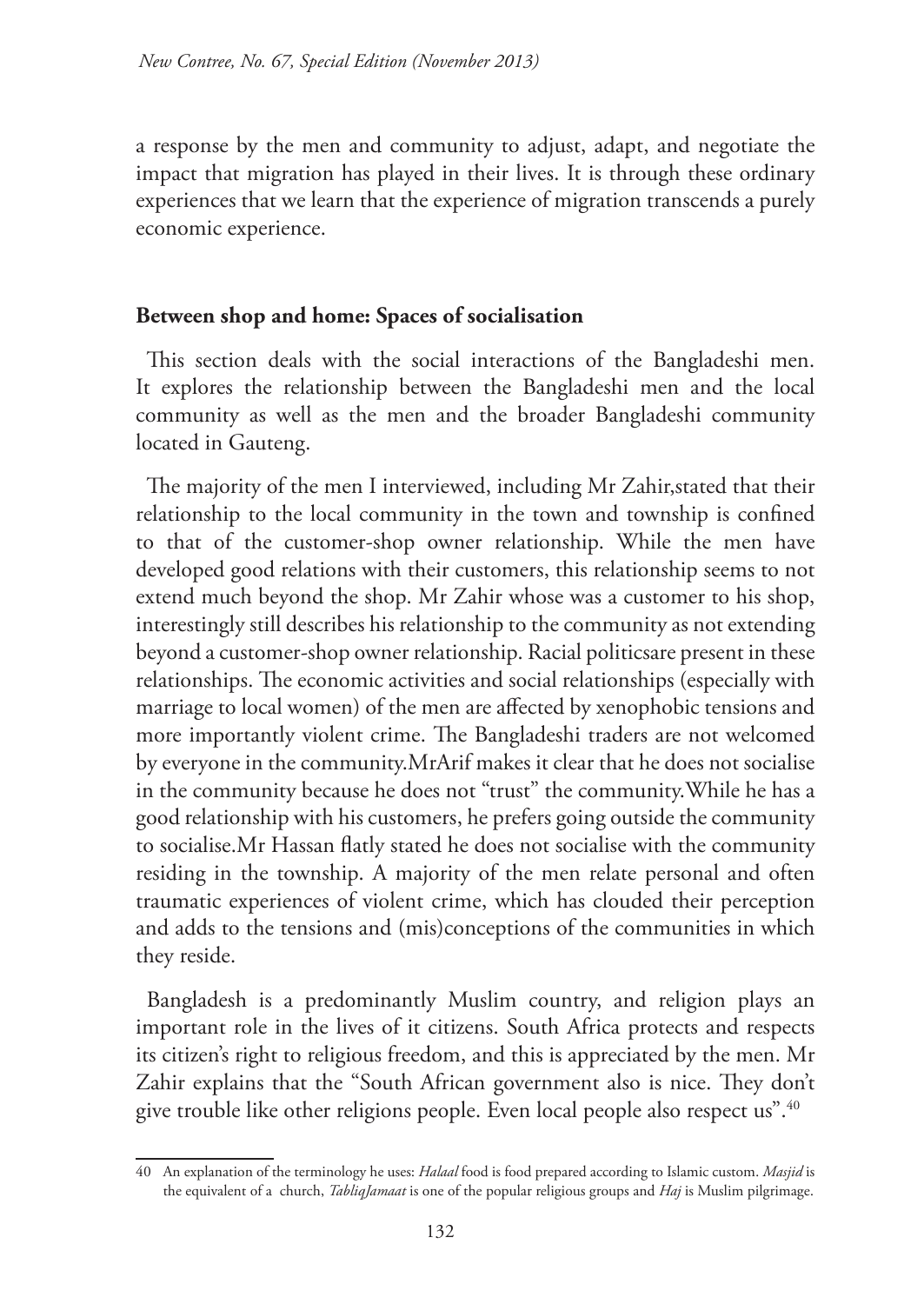The Bangladeshi community is spread across provinces, towns, rural communities and township in South Africa. The men I interviewed have connections to the Bangladeshi communities residing in other areas across South Africa, specifically Fordsburg, Johannesburg, and the Free State. With a growing and sizable network in the area, Bangladeshi men have started to make a home for themselves in the community.

Fordsburg, located approximately just over an hour from the township, plays an important role in the men's lives. Mr Zahir explained that "you know its special when our-self, when we find Indian, Pakistani, Bangladesh we think we are one people. We are Muslim people, our heart get happy". If he could afford to rent a shopin Fordsburg he would move. Mr Arif, who once lived in Johannesburg, sometimes spends overnight visits at his friends in Fordsburg. There are many Bangladeshi owned restaurants in Fordsburg, such as those owned by Mr Imran and Kabir who are membersofthe Bangladeshi Association. Given the importance of the area, and the support and friendship networks it provides, it seems fitting the Bangladeshi Association is locatedin Fordsburg. The association sometimes celebrates important days in the Bangladeshi calendar and members are called to join in the celebrations.

One of the sites in which socialisation in Fordsburg is theBukhara<sup>41</sup> restaurant. Founded by Mr Imran and Kabir, they explainedthat the restaurant plays a significant role for the Bangladeshi community, particularly for men who have just migrated to South Africa and head straight toFordsburg. At the restaurant, they are fed and given a chance to rest for approximately two days before being offered an opportunity to stay and work in the restaurant or to leave and earn a living on their own. The men who chose to stay and work in the restaurant (or one of the other restaurants owned by Mr Imran and Kabir in Fordsburg) are trained for a period of three months before becoming full time employees. According to the owners, these men are given valuable training on how to run a restaurant professionally, and to tailor your restaurant to the customers' liking. Further, working at the restaurant provides the men a means of earning and saving money so they can move on to opening a 'tuck-shop' or 'spaza-shop' and living independent lifestyles. Some of the men who leave but do not like the township life, which has reputation for its high crime rate and its hard working life, return to work at the restaurant or one of its branches.

<sup>41</sup> The restaurant is owned by Mr Imran and Kabir. In order to protect their identities, the name of the restaurant has been changed.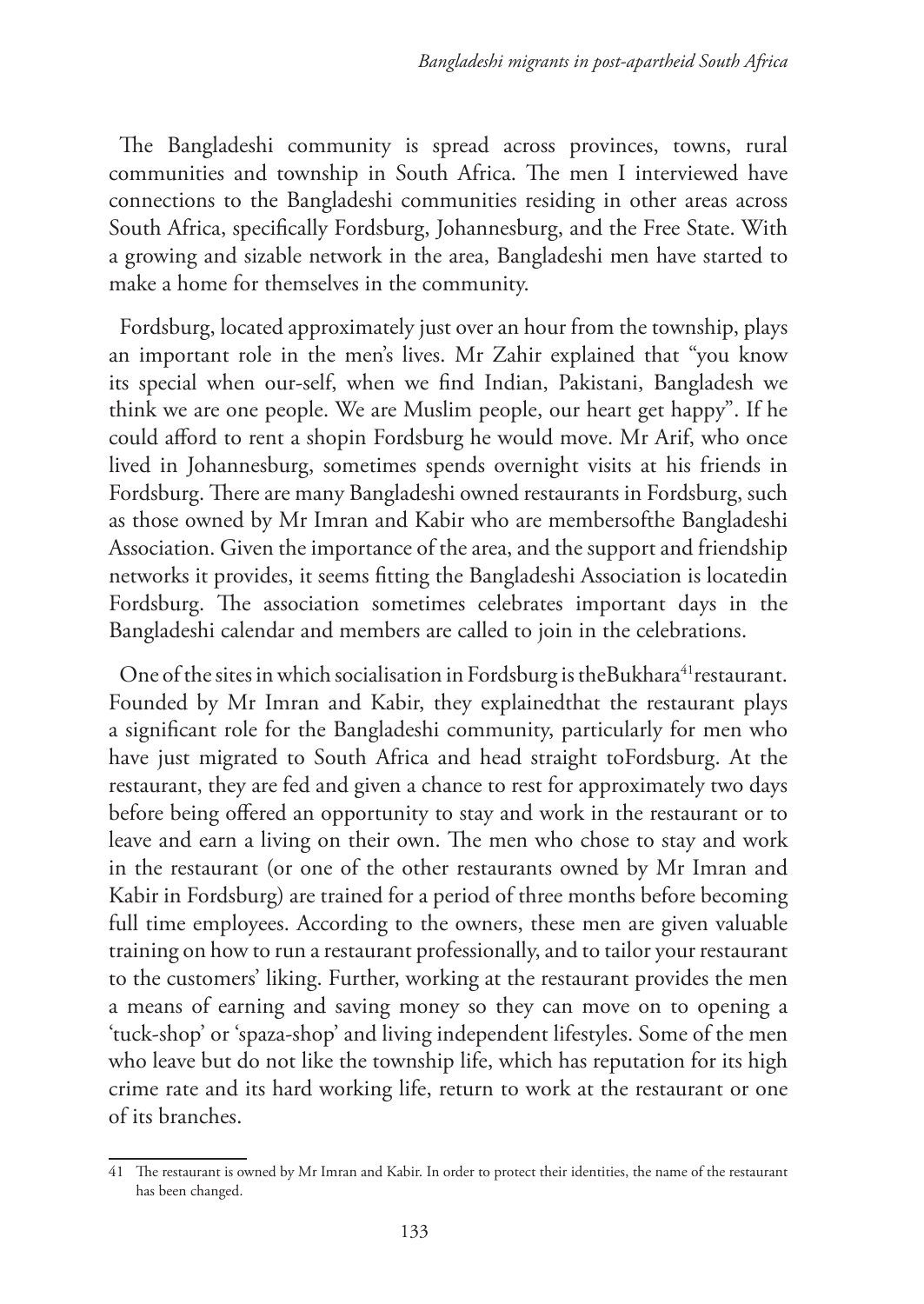This narrative diverges from and confirms some my findings. The men I interviewed arrived in South Africa due to some established network, and settled in locations based on these networks. I am not sure if the men who arrive at the restaurants do so because they do not have access to such established networks. It is clear however that Fordsburgpresents the men with a support network to tap into. Once again, we see formation of business partnerships between Mr Imran and Kabir in running Bukhara restaurant.

Bukharaonlyemploys Bangladeshi waiters in the restaurant. African employees usually work in the back kitchens. Clear racial and national tensions exist in the restaurant which caters mainly to South African Muslim Indians. Mr Imran and Mr Kabir complain that the customers are fussy. Located in predominantly Muslim area, all food needs to be halaal<sup>42</sup> and no alcohol can be served at the restaurant. Further, customers complain in writing when they are served by African waiters and they prefer Bangladeshi or Indian waiters for hygiene and language reasons. Thus, most of the African employees work in the back kitchens, and are very rarely seen in the same spaces as customers. It seems that as long as the customers do not have to interact with African employees, they are happy. Racism is not the only social tension that exists. Most African men employed by Bukhara are not South African, but come from Zimbabwe, Malawi, Mozambique and Ethiopia. Mr Imran and Kabir argue that South African Africans do not like the working conditions at the restaurant, nor do they like the working hours which require them to work on weekends. An interesting debate between the shop owners ensued regarding the employment of non-South Africans in the different non-Bangladeshi owned restaurants in Fordsburg. While the restaurants certainly create employment, the employment of African immigrants in a context of xenophobia is a contentious issue. The case of Bukhara restaurant is interesting because it is a place where foreigners (Bangladeshis) are creating jobs, and where foreigners (from the African continent) are their preferred employees. Further, in the context of South Africa's racial history, the tensions between Indians and Africans cannot be ignored. These tensions not only exist between the South African Indian customers and African employees, but also between the Bangladeshi employers and the African employees.

Bukhara restaurant is not the only Bangladeshi restaurant in Fordsburgowned by Mr Imran and Mr Kabir. Jhaubon<sup>43</sup> restaurant, located on the same street as

<sup>42</sup> Meaning all food must be prepared according to Islamic custom.

<sup>43</sup> In order to protect their identities, the name of the restaurant has been changed.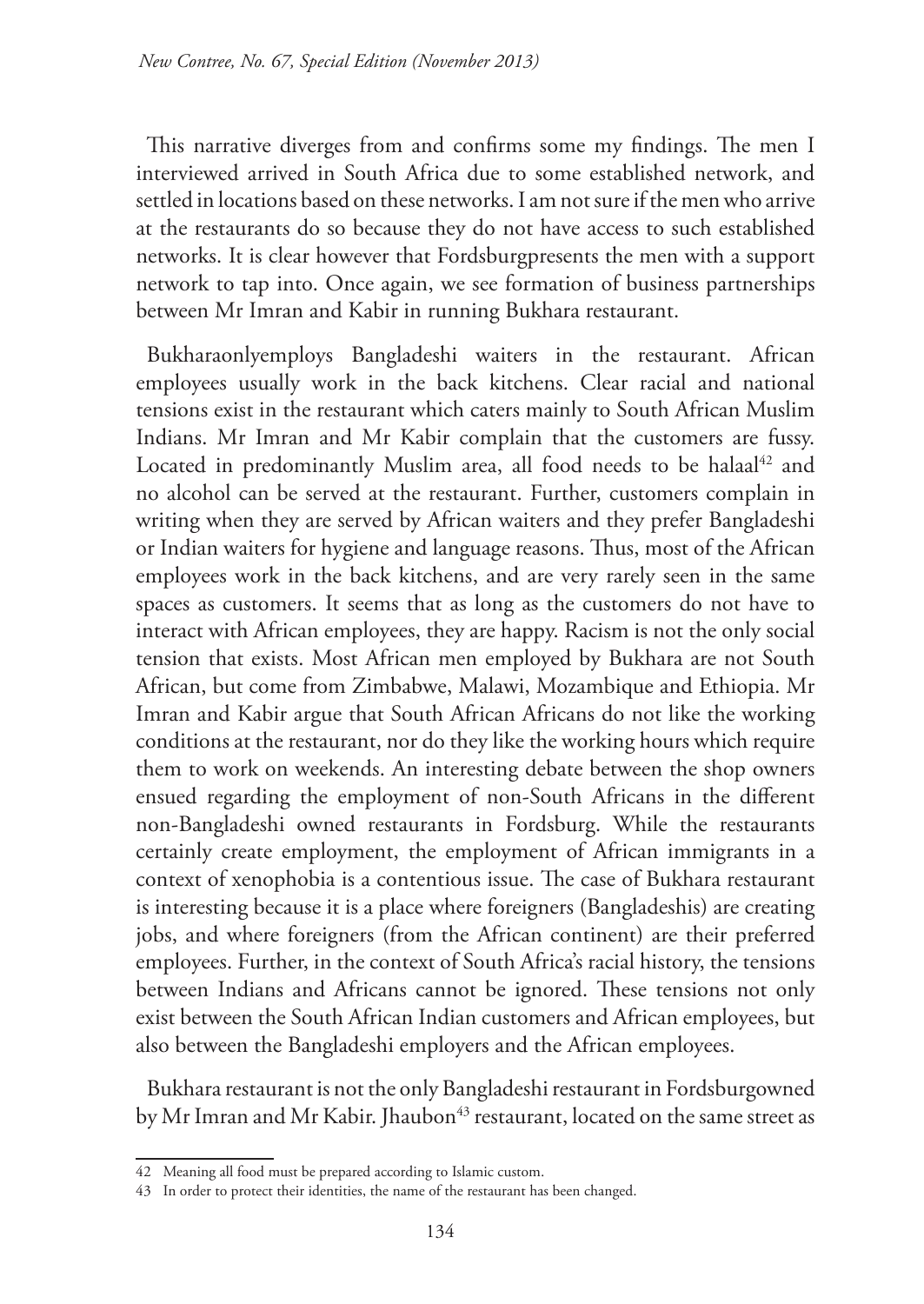Bukhara, targets Bangladeshi men as customers. The bachelor lifestyle of these men may explain the rise of the restaurant which serves Bangladeshi food, and is described by the owners as a space where the men are comfortable and can interact and behave in manners which are socially inappropriate in a mixed environment. TV stations are tuned to Bangladeshi news and the men able to socialise and express themselves freely among fellow countrymen. Certainly the bachelor lifestyles of the men have led to tensions within the Bangladeshi community. An example discussed above, is the men's relationship to South African woman, both Muslim and non-Muslim.

#### **Conclusion: Understanding migration patterns**

In this article the lived experiences of Bangladeshi migrants in the spaces of the shop, the home, and the social in small town and township of South Africa were observed in some detail. While international migration literature tends to assume economic migrants are destitute, seeking a living on the margins of society, the experience of Bangladeshi immigrants in the West Rand, near Randfontein, does not fit that description. These men are economic migrants who spend hours in their shops and buying goods to sell. Yet the shop is not simply a site of economic activity.

During South Africa's political transition in the early 1990's, a "new" wave of South Asian migration to South Africa began. Migration patterns have been affected by increasing globalisation and technology making migration easier.<sup>44</sup> In search for job opportunities and better lifestyles, the men migrate through established kinship networks.

In a historically black township on the West Rand, the presence of an immigrant trading communities have impacted on the community. Competition for customers is rife among the local and increasing foreign businesses. Negotiating this economic climate, Bangladeshi shop owners have been relatively successful, and their presence in this community has expanded rapidly. Racial tensions between African and the "new" Indian population do exist. The Bangladeshi men do not feel safe or trust the local African population in the townships within which they reside and choose not socialise with the local African population. These tensions are complicated

<sup>44</sup> S Castles, Migration and community formation under conditions of globalisation, *International Migration Review*, 36(4), 2002.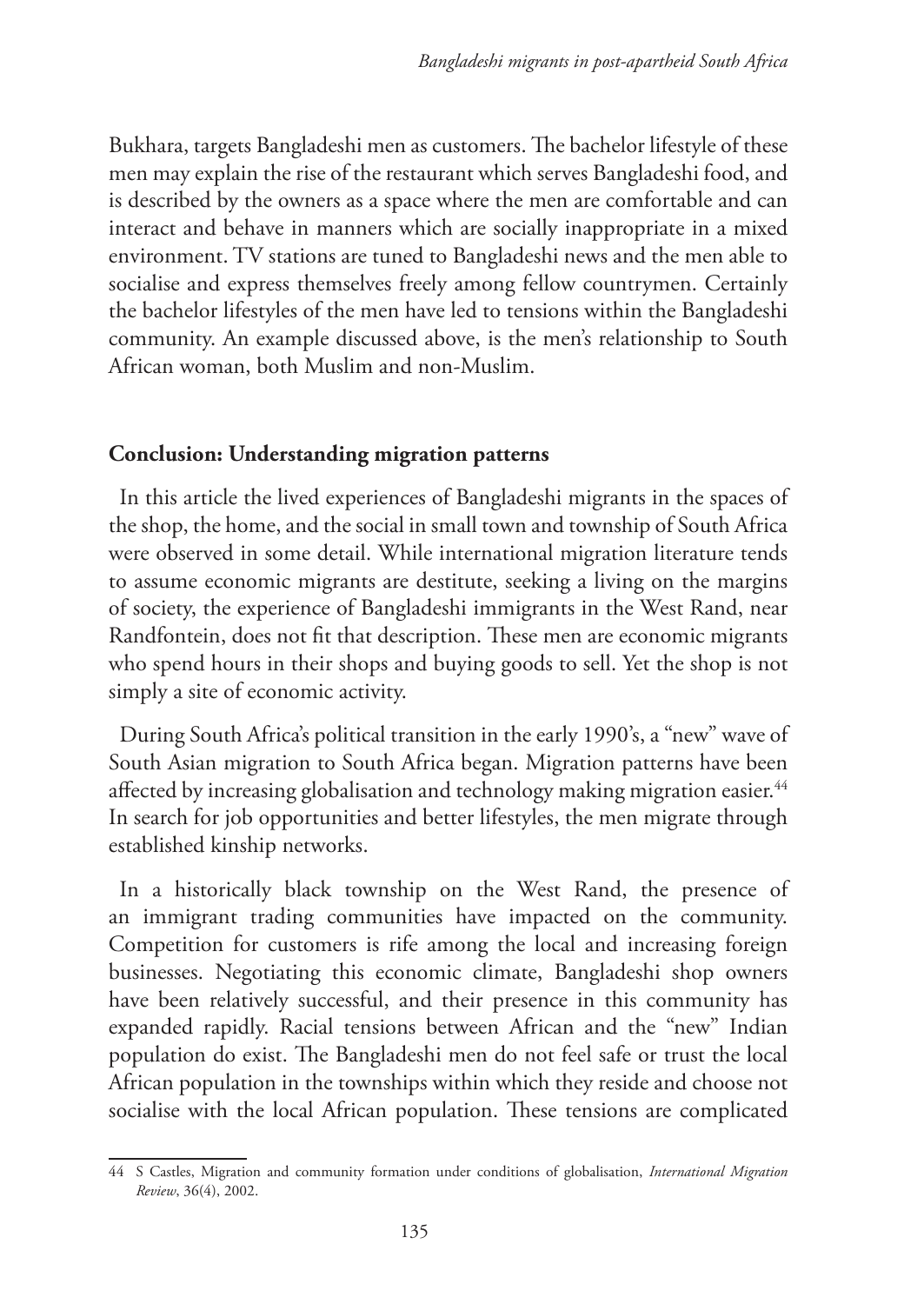by the very real and often violent experiences of crime that the Bangladeshi men have faced. It is also complicated by the high economic competition within the township and the resentment this has created from the local South African population. This tension is compounded by the ability of Bangladeshi traders to by goods on credit from local South African Indian traders who do not trust African traders. This gives the Bangladeshi businessmen a distinct advantage over other traders. In a country which recently experienced violent xenophobic attacks, these issues are sensitive and this community seems to have managed and negotiated these tensions with relative success.

The shop is not just a site of economic activity as many of the men's home are virtually linked to the shop, and located on the same premises. This means that an entire day is often spent in one location. A clear class distinction has emerged between shop owners and managers. This class distinction was evident in the social mobility and proficiency in the English language displayed by the shop owners. These shop owners tend to have spent more time in South Africa than the shop managers. It should be noted that shop owners still generally rent premises and do not own the land. This social hierarchy in the shop is extended by the hiring of local African men and woman as shop assistants.

The Bangladeshi community on the West Rand is a small community connected to one another and there is a sense of a community among themselves. Their relationship to the local South African community within which they reside and trade however, is often confined to a shop ownercustomer relationship. Marriage of at least two Bangladeshi men to South African woman from the township is one social relationship that disrupts this pattern of non-socialisation. These marriages further complicate the assumption that economic migrants are temporary migrants. The men have settled into the community, and have forged lasting relationships in South Africa. The trajectory from bachelor life to married life is linked to social mobility and has resulted in the relocation from township life to the town. Marriage has presented new challenges for migrants to negotiate and the experience of economic migration has expanded to include a more cultural and family orientated experience. This has impacted on the identities and social relations of these migrants which are constantly changing.

Established support networks such as kinship networks and more formalised structures like the Bangladeshi Association have facilitated and eased the experience of migration. Formalised networks are a sign of the increasing rootedness of this community in South Africa. Restaurants like Jhaubon, and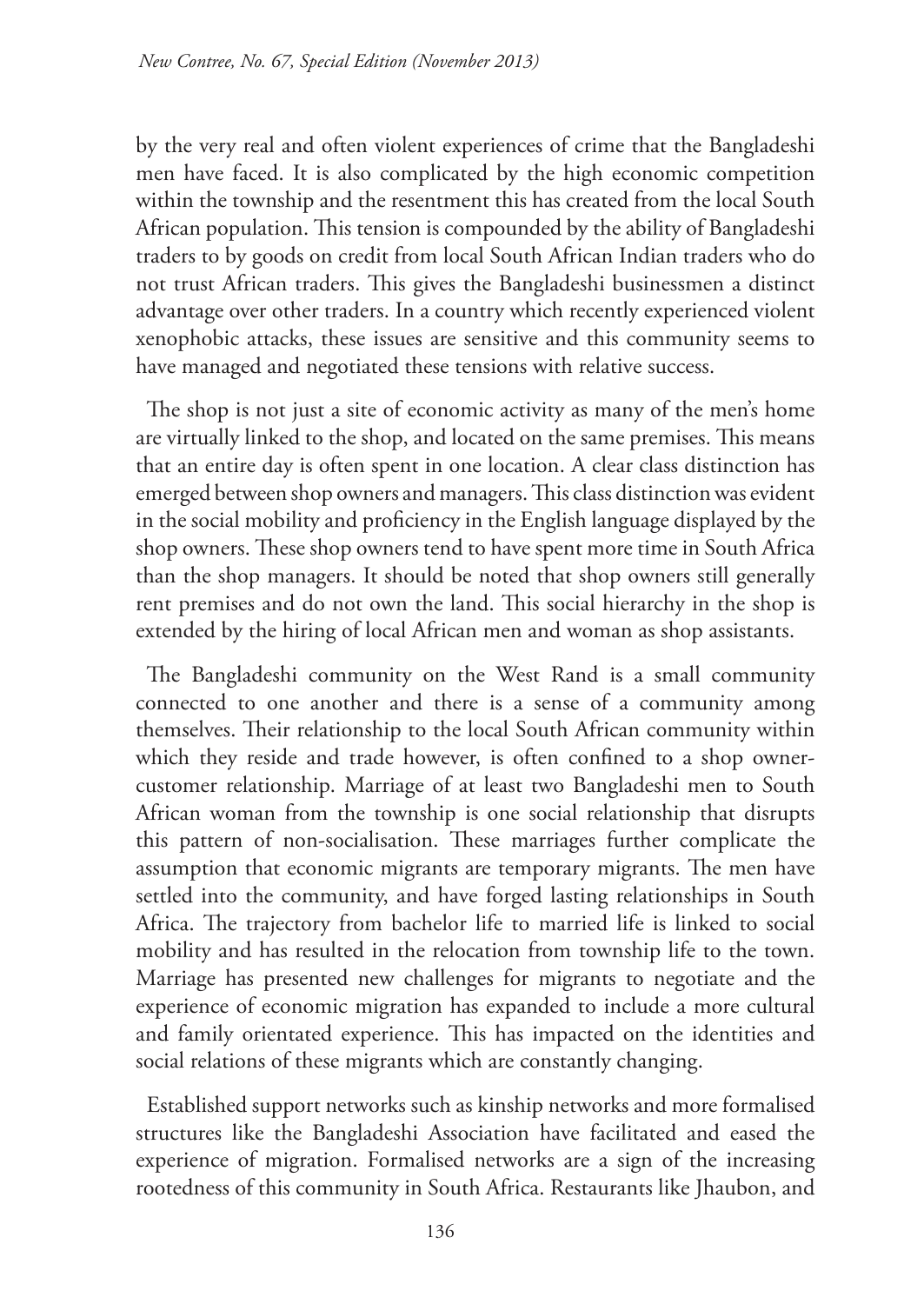the man who sells fish in the township to cater to the Bangladeshi community, are examples of how the bachelor men have actively attempted to create a sense of belonging and comfortable lifestyles in South Africa. The religious freedom that South Africa provides has provided a significant level of comfort for the Bangladeshi migrants.

As the Bangladeshi community in South Africa grows, South Africa needs to consider its impact on the South African economy and demographic make up of the country. The lived experiences of the migrants assists in understanding why the Bangladeshi community are successful in their businesses; what is the impact of migration on the South African communitiesand immigrant communities and how do they confront issues of xenophobia and crime. Finally, it assists us to understand changes in patterns of migration, such as changes from temporary to permanent migration.